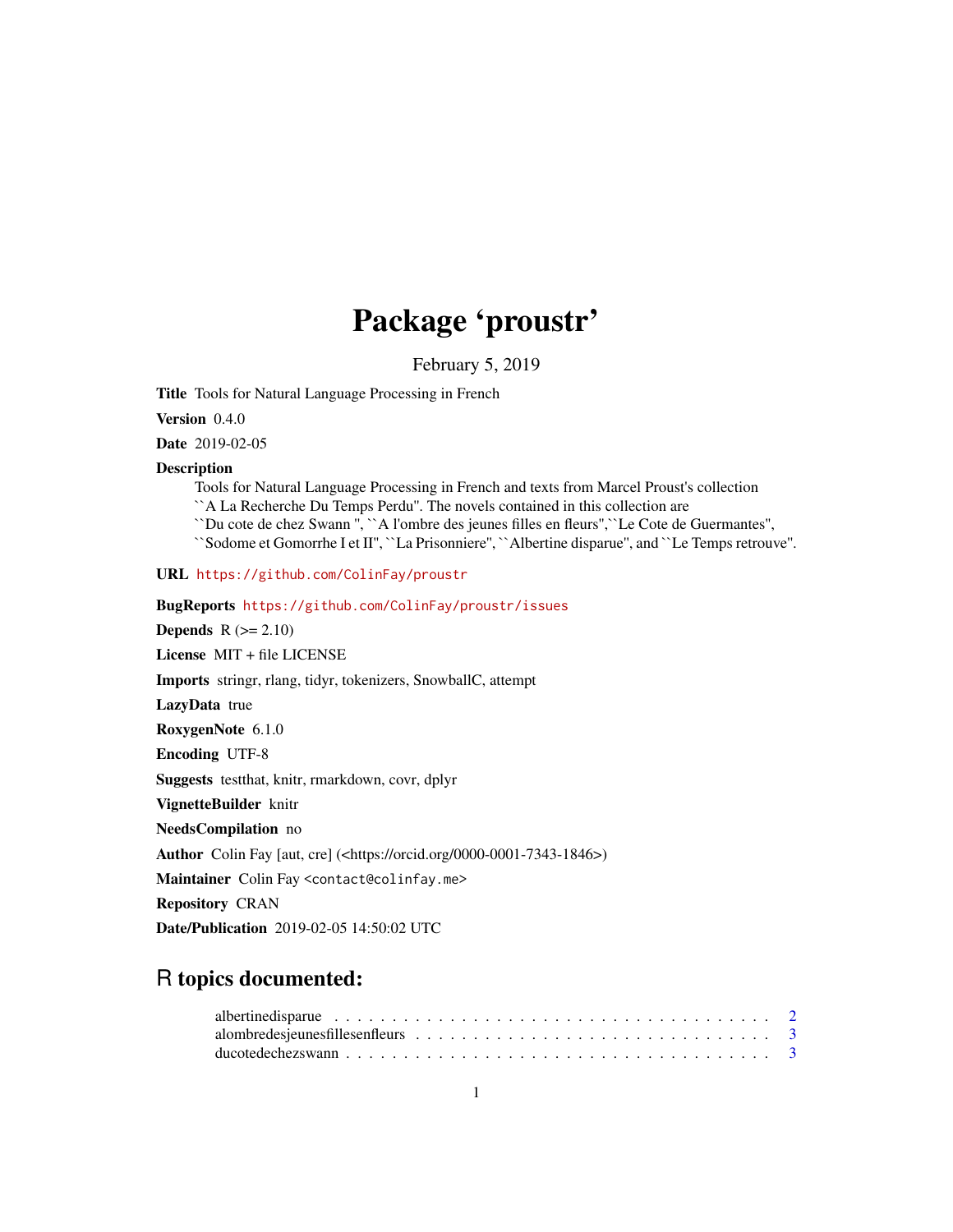# <span id="page-1-0"></span>2 albertinedisparue

|       |                                                                                                            | -5 |
|-------|------------------------------------------------------------------------------------------------------------|----|
|       |                                                                                                            | 5  |
|       |                                                                                                            | 6  |
|       |                                                                                                            | 6  |
|       | proust random $\ldots \ldots \ldots \ldots \ldots \ldots \ldots \ldots \ldots \ldots \ldots \ldots \ldots$ | -7 |
|       |                                                                                                            | -7 |
|       |                                                                                                            | -8 |
|       |                                                                                                            | -8 |
|       |                                                                                                            | 9  |
|       |                                                                                                            |    |
|       |                                                                                                            |    |
|       |                                                                                                            |    |
|       |                                                                                                            |    |
|       |                                                                                                            |    |
|       |                                                                                                            |    |
|       |                                                                                                            |    |
|       |                                                                                                            |    |
| Index |                                                                                                            | 15 |
|       |                                                                                                            |    |

albertinedisparue *Marcel Proust's novel "Albertine disparue"*

# Description

A dataset containing Marcel Proust's "Albertine disparue". This text has been downloaded from WikiSource.

# Usage

albertinedisparue

# Format

A tibble with text, book, volume, and year

# Source

<https://fr.wikisource.org/wiki/Albertine\_disparue>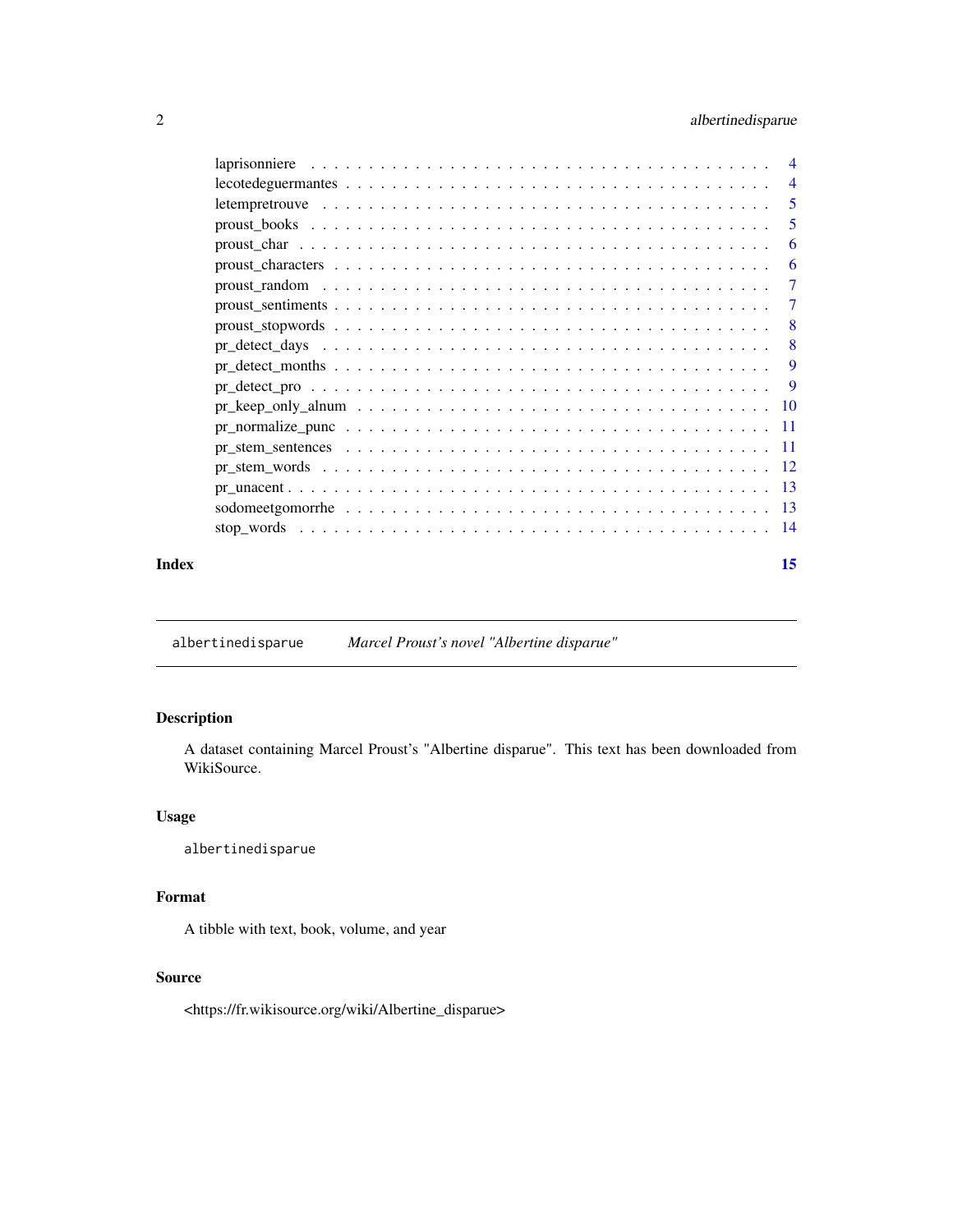<span id="page-2-0"></span>alombredesjeunesfillesenfleurs

*Marcel Proust's novel "À l'ombre des jeunes filles en fleurs"*

# Description

A dataset containing Marcel Proust's "À l'ombre des jeunes filles en fleurs". This text has been downloaded from WikiSource.

# Usage

alombredesjeunesfillesenfleurs

# Format

A tibble with text, book, volume, and year

# Source

<https://fr.wikisource.org/wiki/

ducotedechezswann *Marcel Proust's novel "Du côté de chez Swann"*

# Description

A dataset containing Marcel Proust's "Du côté de chez Swann". This text has been downloaded from WikiSource.

# Usage

ducotedechezswann

# Format

A tibble with text, book, volume, and year

#### Source

<https://fr.wikisource.org/wiki/Du\_c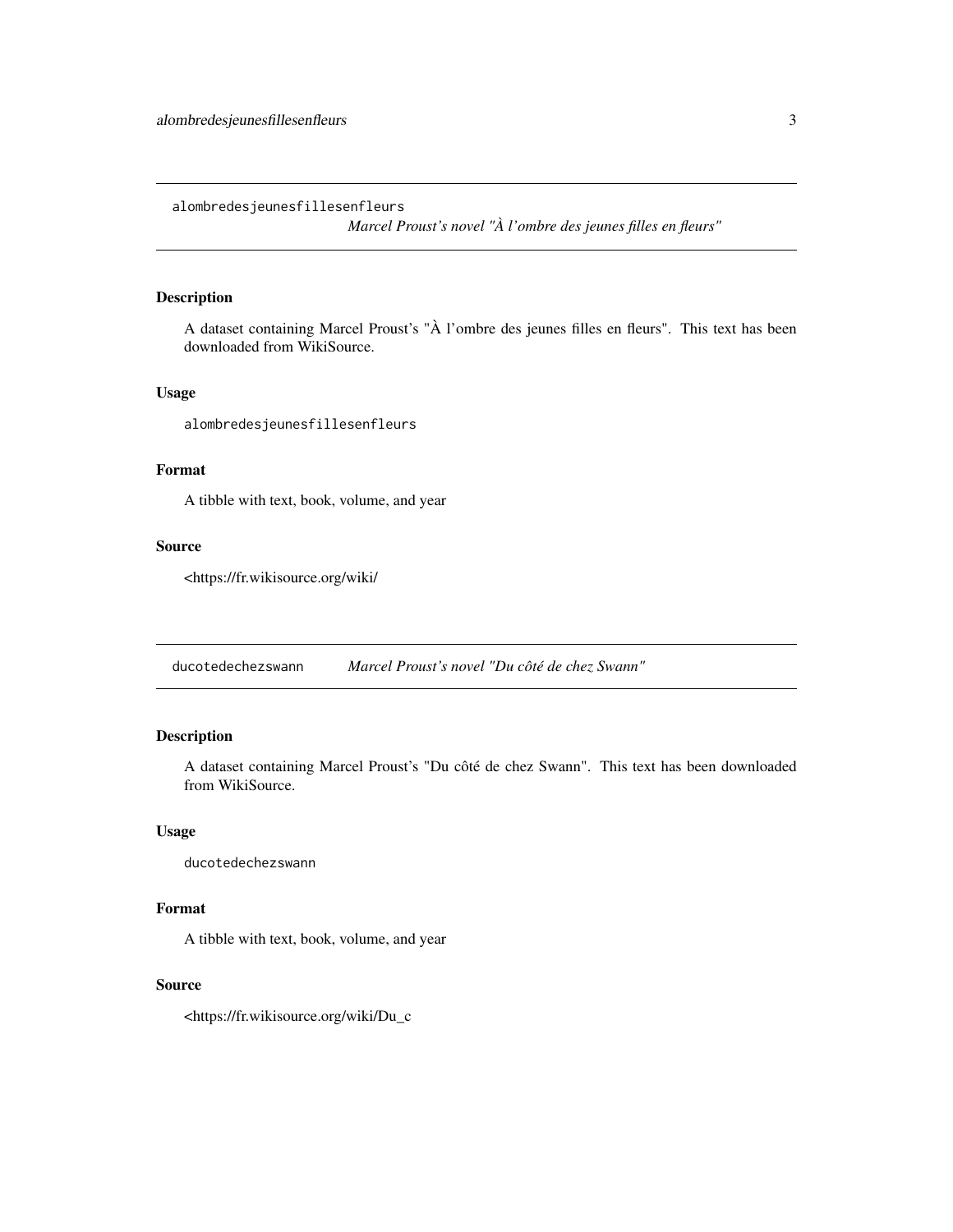<span id="page-3-0"></span>

A dataset containing Marcel Proust's "La prisonnière". This text has been downloaded from WikiSource.

# Usage

laprisonniere

# Format

A tibble with text, book, volume, and year

# Source

<https://fr.wikisource.org/wiki/La\_Prisonni

lecotedeguermantes *Marcel Proust's novel "Le côté de Guermantes"*

# Description

A dataset containing Marcel Proust's "À l'ombre des jeunes filles en fleurs". This text has been downloaded from WikiSource.

#### Usage

lecotedeguermantes

#### Format

A tibble with text, book, volume, and year

#### Source

<https://fr.wikisource.org/wiki/Le\_C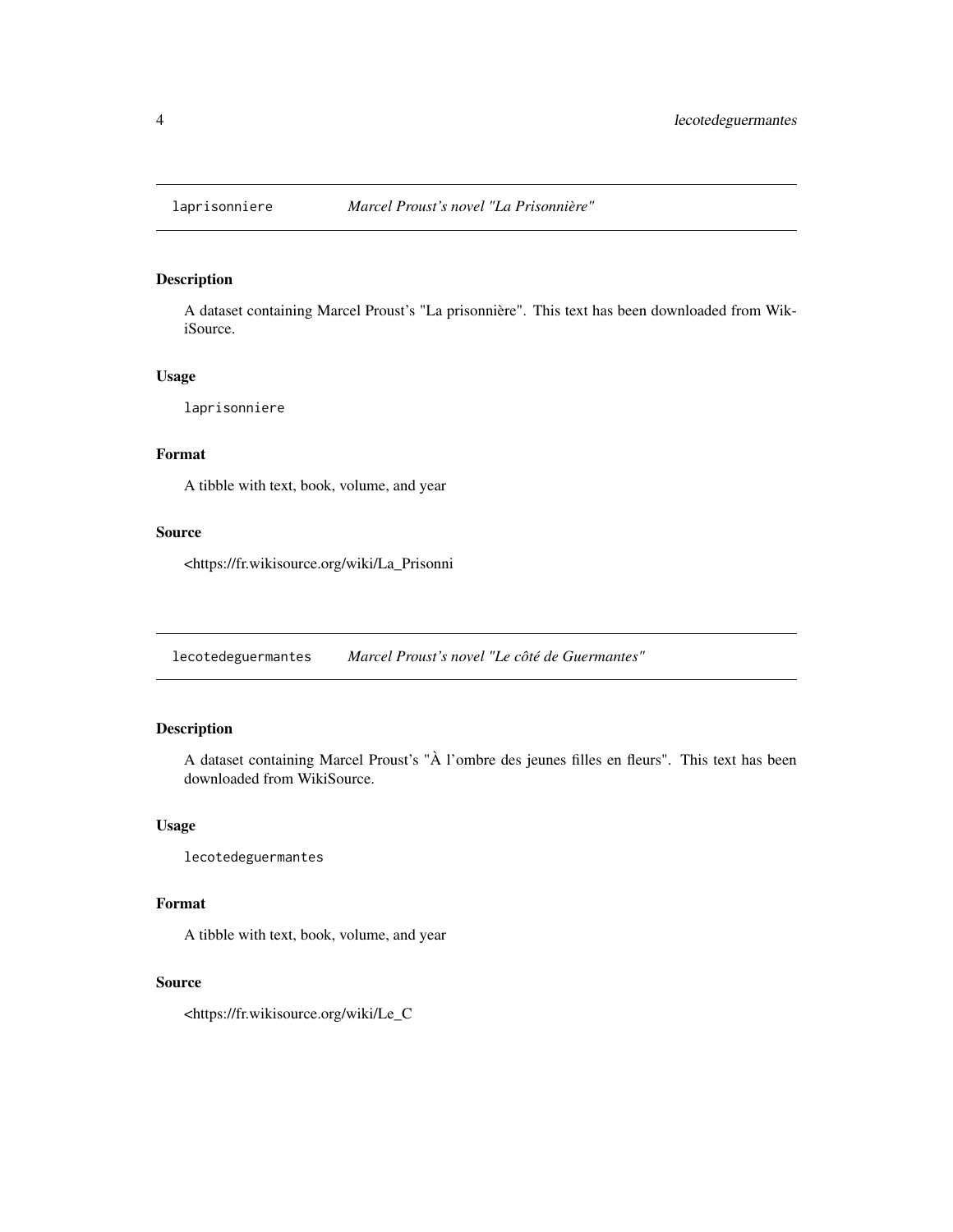<span id="page-4-0"></span>

A dataset containing Marcel Proust's "Le temps retrouvé". This text has been downloaded from WikiSource.

#### Usage

letempretrouve

# Format

A tibble with text, book, volume, and year.

#### Source

<https://fr.wikisource.org/wiki/Le\_Temps\_retrouv

proust\_books *Tidy data frame of Marcel Proust's 7 novels from La Recherche*

# Description

Returns a tidy tibble of Marcel Proust's 7 novels from À la recherche du temps perdu. The tibble contains four columns: text, book, volume and year.

#### Usage

proust\_books()

# Value

A tibble with four columns: text, book, volume and year.

# Examples

```
#Create the tibble
proust <- proust_books()
```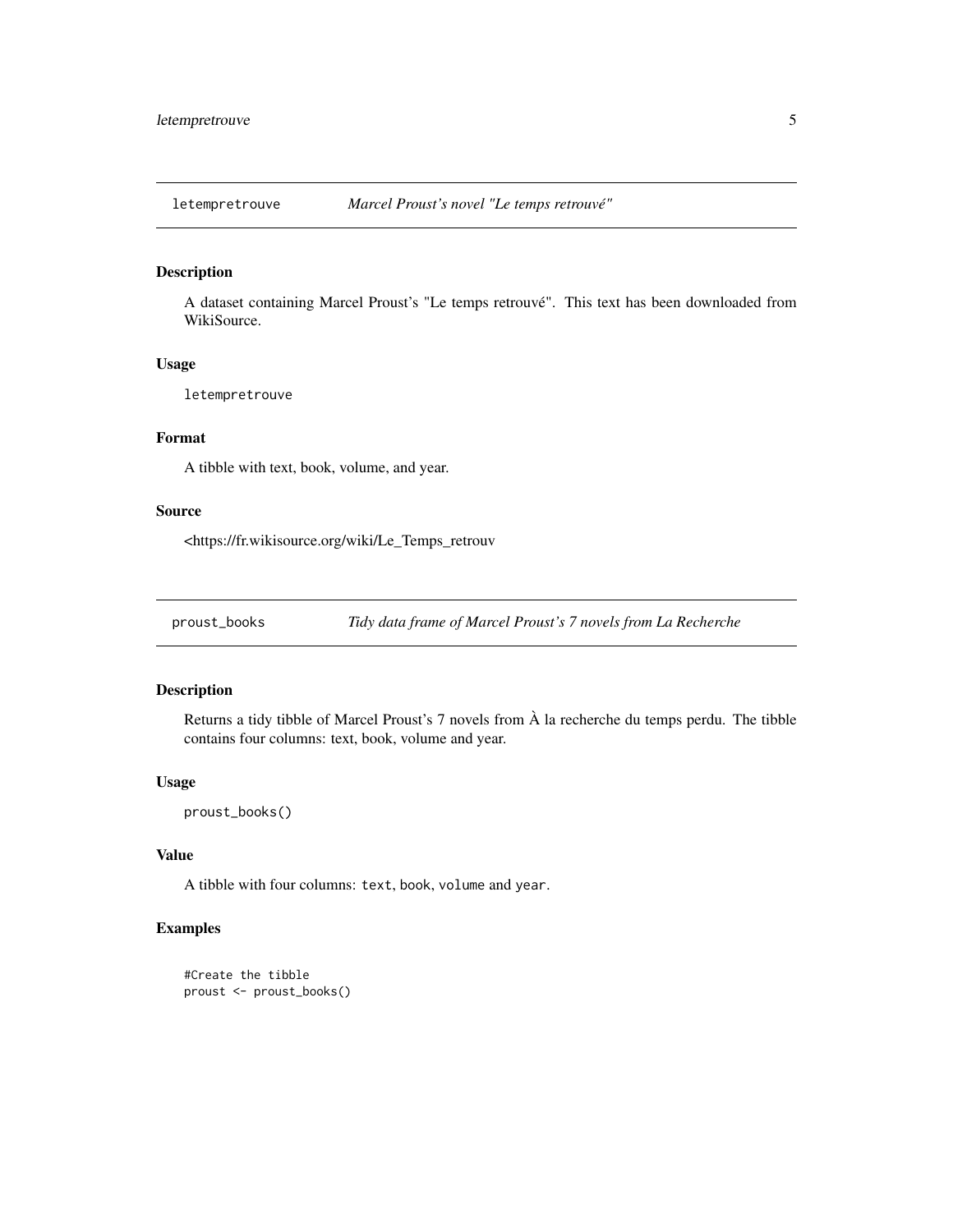<span id="page-5-0"></span>

A dataset containing Marcel Proust's characters from "À la recherche du temps perdu" and their frequency in each book. This dataset has been downloaded from proust-personnages.

# Usage

proust\_char

# Format

A tibble with their name

# Source

[http://proust-personnages.fr/?page\\_id=10254](http://proust-personnages.fr/?page_id=10254)

proust\_characters *Characters from Proust Books*

# Description

Returns a tidy data frame of Marcel Proust's characters.

# Usage

```
proust_characters()
```
#### Value

A tibble

# Source

<http://proust-personnages.fr/>

# Examples

```
#Creates the tibble
proust <- proust_characters()
```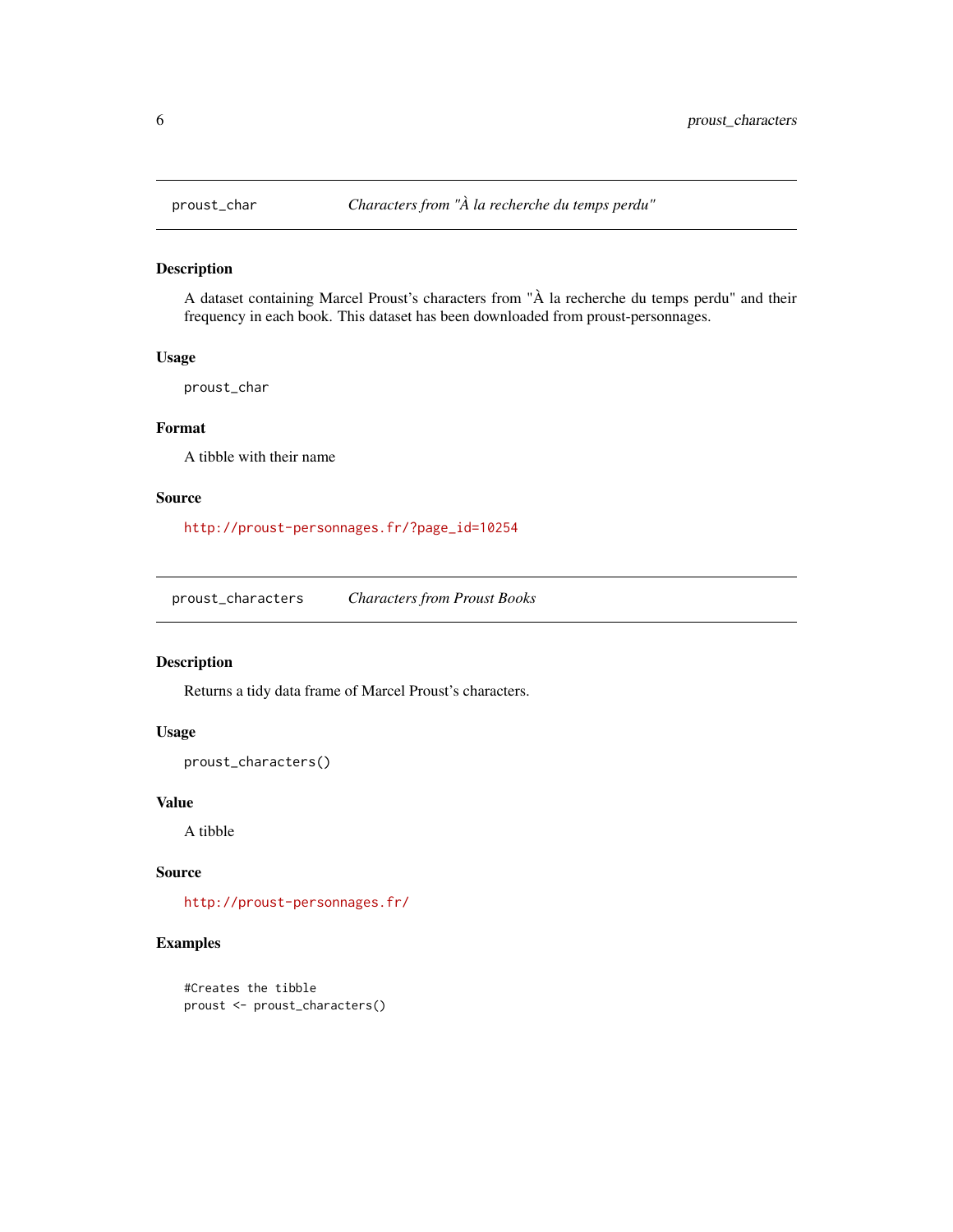<span id="page-6-0"></span>

Create your own flavor of Proust with this random extractor.

# Usage

proust\_random(count = 1, collapse = TRUE)

# Arguments

| count    | the number of line you want to randomly extract and paste.                  |
|----------|-----------------------------------------------------------------------------|
| collapse | if FALSE, the output will be a tibble. Default is TRUE, a character vector. |

# Value

a character vector

# Examples

proust\_random(4)

| proust_sentiments | Old sentiment lexicon This function has been deprecated, and |
|-------------------|--------------------------------------------------------------|
|                   | will be in next proustr version. See the rfeel package now:  |
|                   | http://github.com/ColinFay/rfeel                             |

# Description

Old sentiment lexicon This function has been deprecated, and will be in next proustr version. See the rfeel package now: http://github.com/ColinFay/rfeel

#### Usage

```
proust_sentiments(type = c("polarity", "score"))
```
# Arguments

type For backward compatibility

# Value

a tibble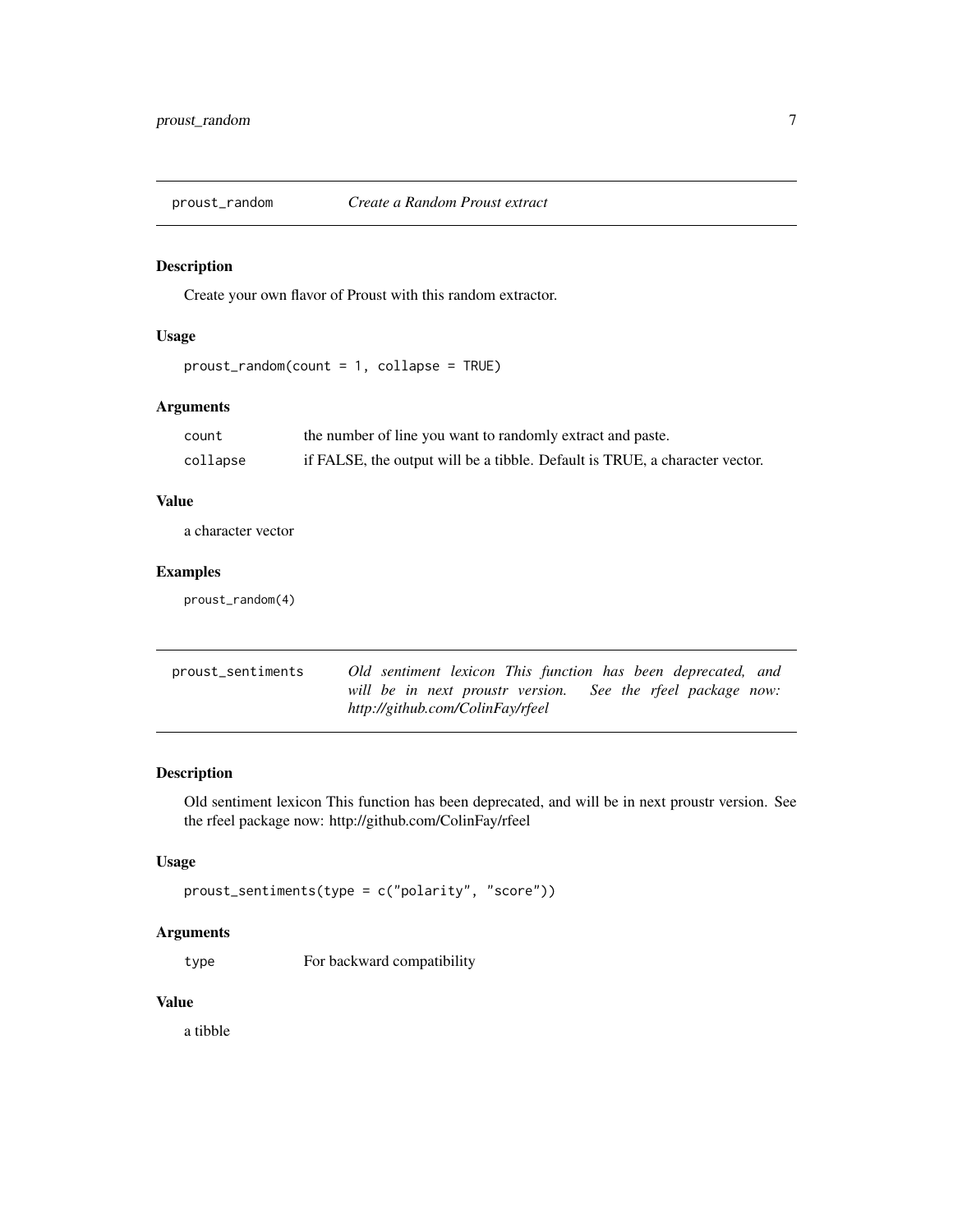<span id="page-7-0"></span>proust\_stopwords *Stop Words*

# Description

Stop words concatenated from various web sources.

#### Usage

```
proust_stopwords()
```
# Value

a tibble with stopwords

# Source

[https://raw.githubusercontent.com/stopwords-iso/stopwords-fr/master/stopwords-f](https://raw.githubusercontent.com/stopwords-iso/stopwords-fr/master/stopwords-fr.txt)r. [txt](https://raw.githubusercontent.com/stopwords-iso/stopwords-fr/master/stopwords-fr.txt)

# Examples

proust\_stopwords()

pr\_detect\_days *Detect french days*

# Description

Detect the name of the days (in French)

# Usage

```
pr_detect_days(df, col)
```
# Arguments

| df  | a dataframe                    |
|-----|--------------------------------|
| col | the column containing the text |

# Value

a tibble with the number of days detected by the algo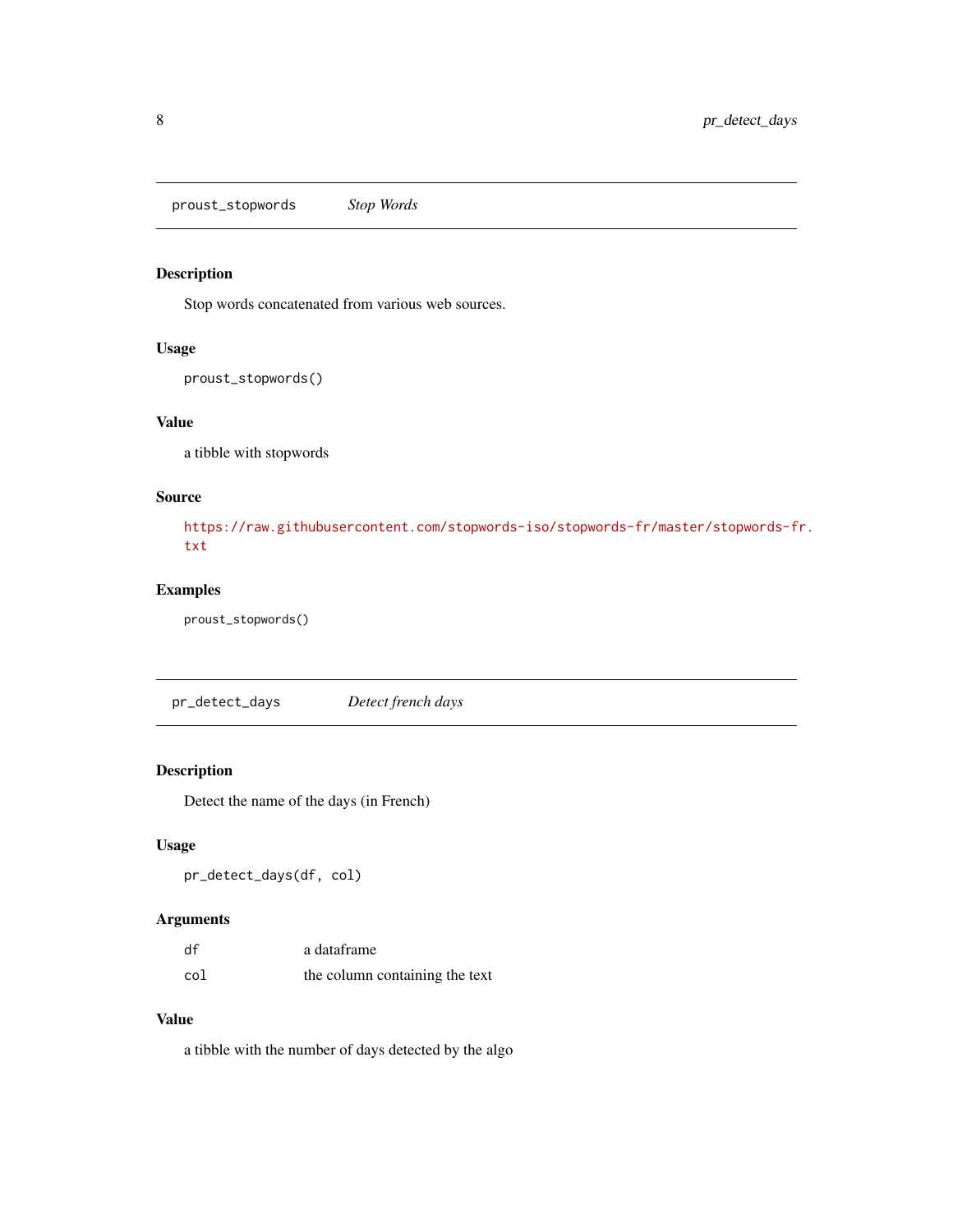# <span id="page-8-0"></span>pr\_detect\_months 9

# Examples

```
a \leq data.frame(jours = c("C'est lundi 1er mars et mardi 2",
"Et mercredi 3", "Il est revenu jeudi."))
pr_detect_days(a, jours)
```
pr\_detect\_months *Detect french months*

#### Description

Detect the name of the months (in French)

# Usage

pr\_detect\_months(df, col)

# Arguments

| df  | a dataframe                    |
|-----|--------------------------------|
| col | the column containing the text |

#### Value

a tibble with the number of days detected by the algo

# Examples

 $a \leq -$  data.frame(month = c("C'est lundi 1er mars et mardi 2", "Et mercredi 3", "Il est revenu en juin.")) pr\_detect\_months(a, month)

pr\_detect\_pro *Detect French pronoums*

# Description

Detect the pronouns from a text (in French)

#### Usage

pr\_detect\_pro(df, col, verbose = FALSE)

# Arguments

| df      | a dataframe                                                     |
|---------|-----------------------------------------------------------------|
| col     | the column containing the text                                  |
| verbose | wether or not to return the list of pronouns. Defaults is FALSE |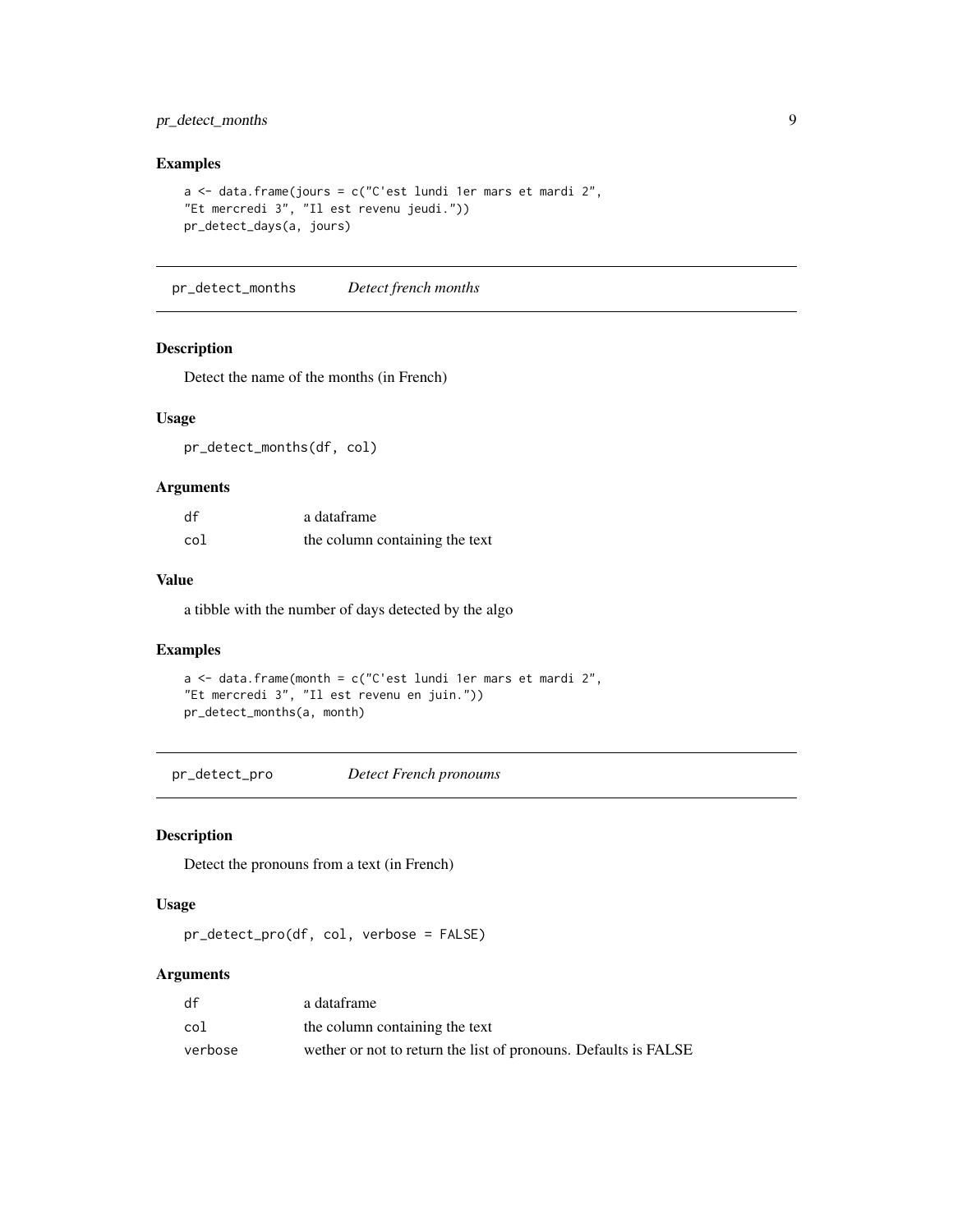# Details

The shortcuts in the pronoun col stand for:

pps: first person singular (première personne du singulier) dps: second person singular (deuxième personne du singulier) tps: third person singular (troisième personne du singulier) ppp: first person plural (première personne du pluriel) dpp: second person singular (deuxième personne du pluriel) tpp: third person singular (troisième personne du pluriel)

# Value

a tibble with the detected pronouns

#### Examples

```
library(proustr)
a <- proust_books()[1,]
pr_detect_pro(a, text, verbose = TRUE)
pr_detect_pro(a, text)
```
pr\_keep\_only\_alnum *Remove non alnum elements*

# Description

Remove non alnum elements

# Usage

```
pr_keep_only_alnum(text, replacement = " ")
```
# Arguments

| text        | a vector                                          |
|-------------|---------------------------------------------------|
| replacement | what to replace the non alnum with. Defaut is "". |

# Value

a vector

# Examples

pr\_keep\_only\_alnum("neuilly-en-thelle")

<span id="page-9-0"></span>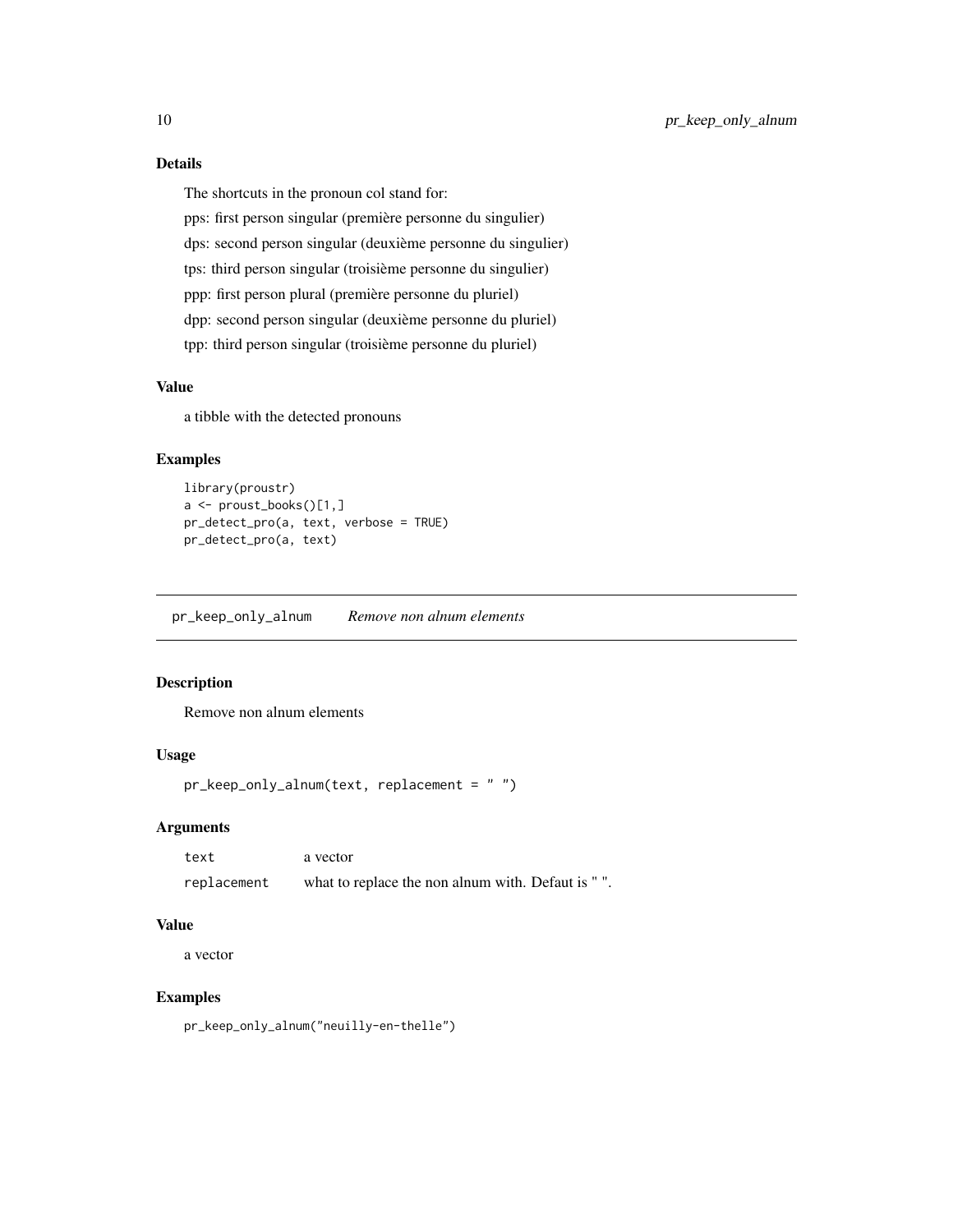<span id="page-10-0"></span>pr\_normalize\_punc *Normalize punctuation*

# Description

Normalize a text written with usual french punctuation

# Usage

```
pr_normalize_punc(df, col)
```
# Arguments

| df  | a dataframe             |
|-----|-------------------------|
| col | the column to normalize |

# Value

a tibble with normalized text

# Examples

```
a <- proustr::albertinedisparue[1:20,]
pr_normalize_punc(albertinedisparue, text)
```
pr\_stem\_sentences *Stem a dataframe containing a column with sentences*

# Description

Implementation of the SnowballC stemmer. Note that punctuation and capital letters are removed when processing.

# Usage

```
pr_stem_sentences(df, col, language = "french")
```
# Arguments

| df       | the data, frame containing the text                                                                                          |
|----------|------------------------------------------------------------------------------------------------------------------------------|
| col      | the column with the text                                                                                                     |
| language | the language of the text. Defaut is french. See SnowballC::getStemLanguages()<br>function for a list of supported languages. |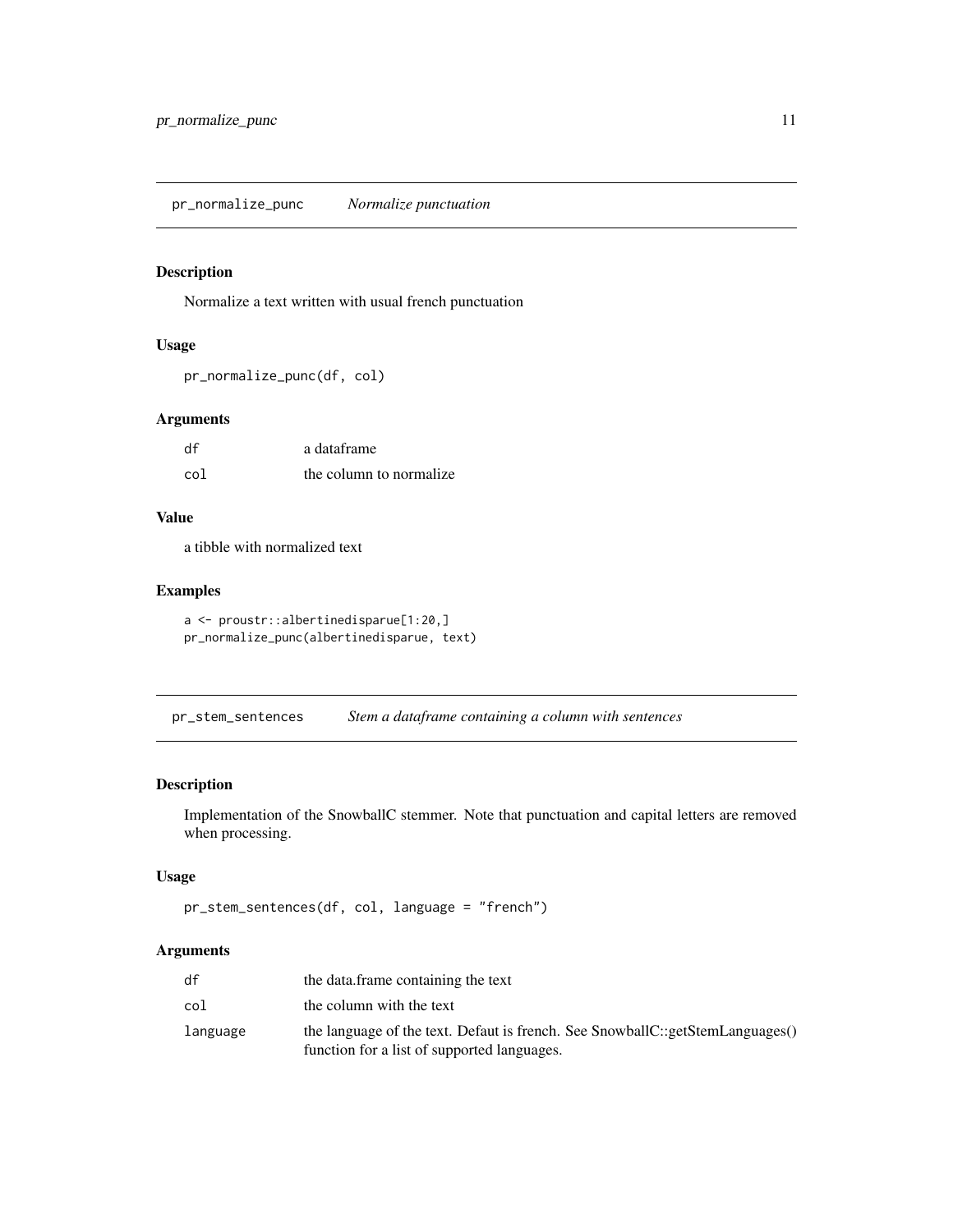# Value

a tibble

# Examples

a <- proustr::laprisonniere[1:10,] pr\_stem\_sentences(a, text)

pr\_stem\_words *Stem a dataframe containing a column with words*

# Description

Implementation of the SnowballC stemmer. Note that punctuation and capitals letters are also removed.

# Usage

pr\_stem\_words(df, col, language = "french")

# Arguments

| df       | the data.frame containing the sentences                                                                                      |
|----------|------------------------------------------------------------------------------------------------------------------------------|
| col      | the column with the sentences                                                                                                |
| language | the language of the words Defaut is french. See SnowballC::getStemLanguages()<br>function for a list of supported languages. |

#### Value

a tibble

# Examples

a <- data.frame(words = c("matin", "heure", "fatigué","sonné","lois", "tests","fusionner")) pr\_stem\_words(a, words)

<span id="page-11-0"></span>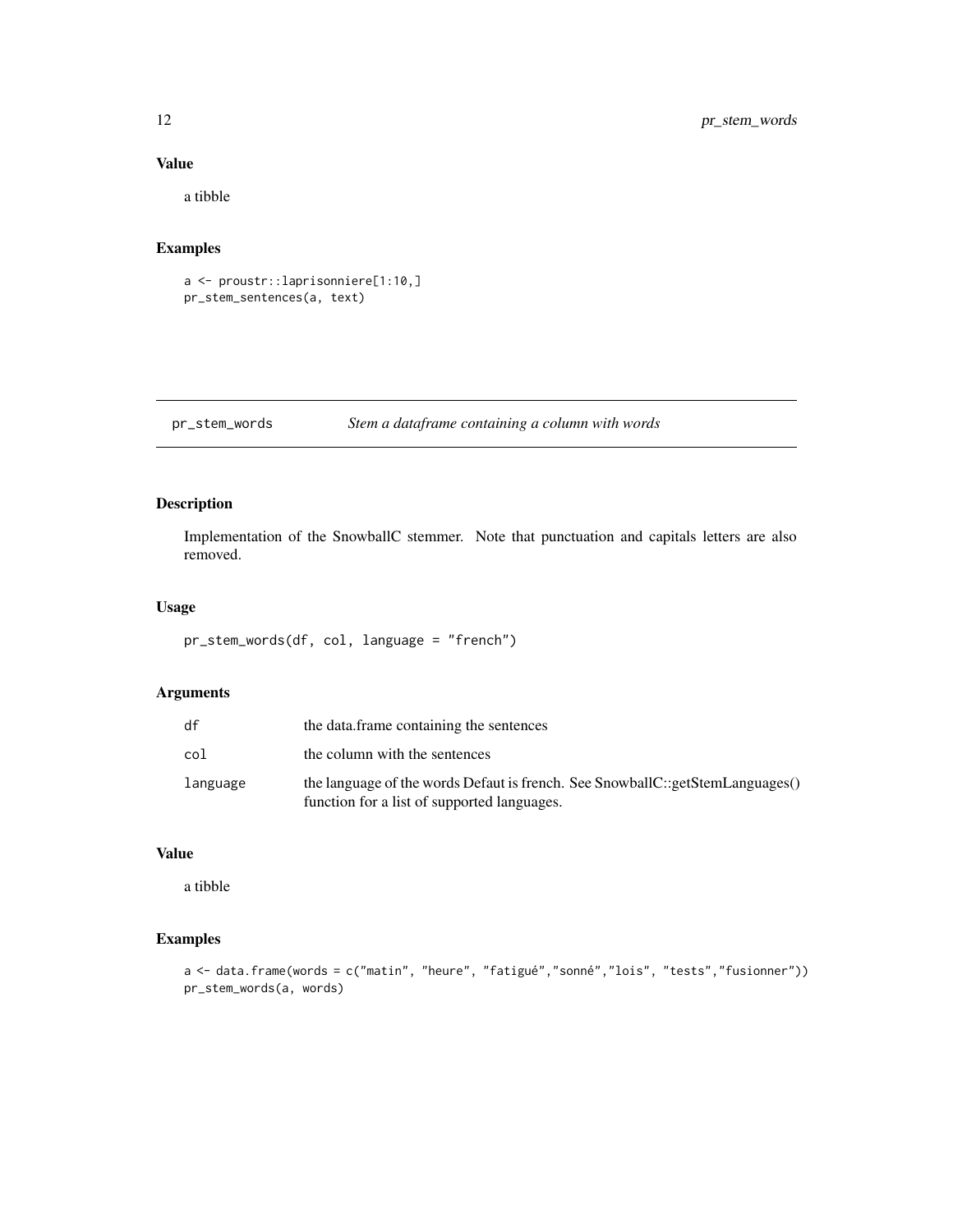#### <span id="page-12-0"></span>pr\_unacent *Remove accents*

# Description

Remove accents from a character vector

#### Usage

pr\_unacent(text)

# Arguments

text a vector

# Value

a vector

# Examples

pr\_unacent("du chêne")

sodomeetgomorrhe *Marcel Proust's novel "Sodome et Gomorrhe"*

# Description

A dataset containing Marcel Proust's "Sodom et Gomorrhe". This text has been downloaded from WikiSource.

# Usage

sodomeetgomorrhe

# Format

A tibble with text, book, volume, and year

#### Source

<https://fr.wikisource.org/wiki/Sodome\_et\_Gomorrhe>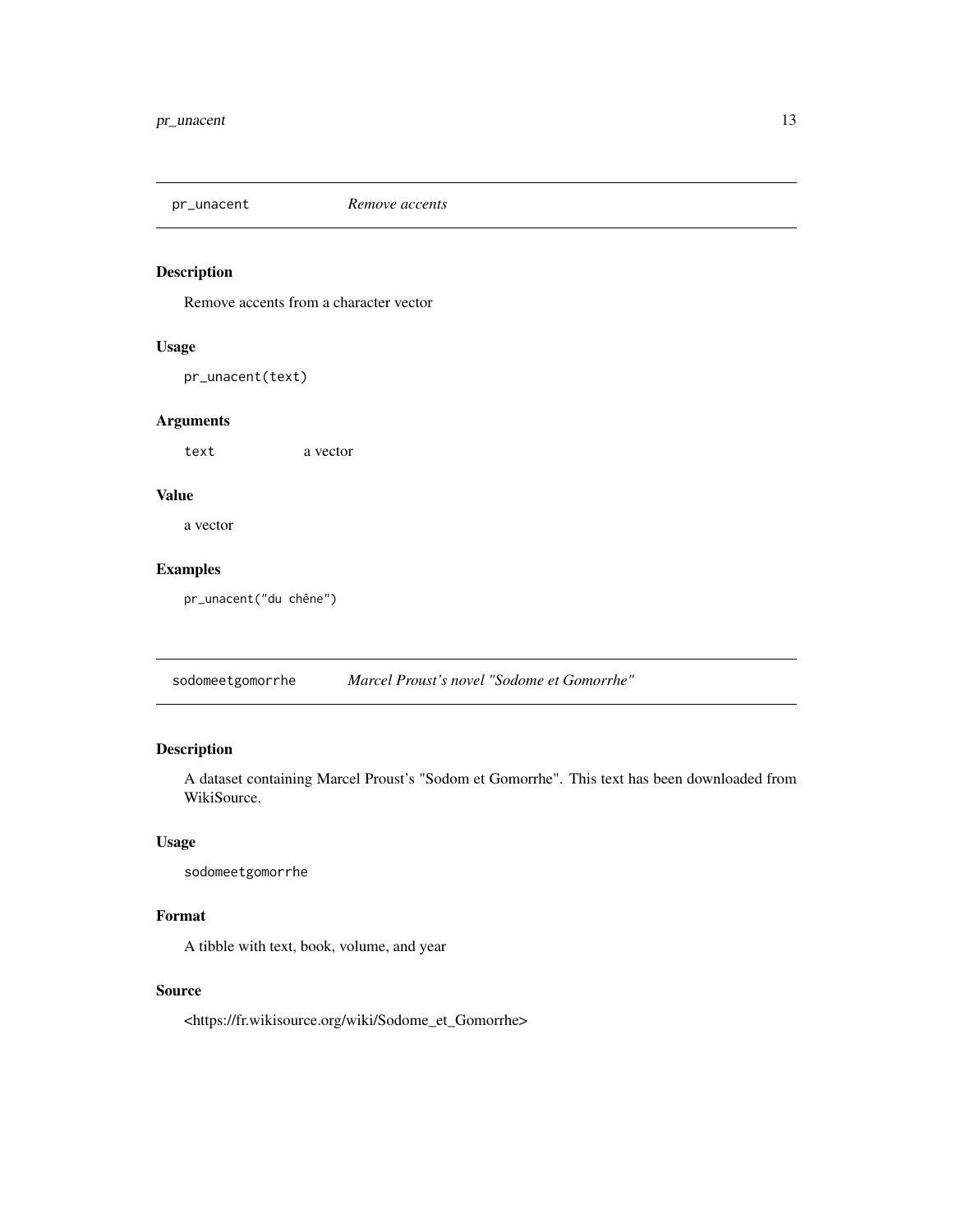<span id="page-13-0"></span>stop\_words *Stopwords*

# Description

ISO stopwords

# Usage

stop\_words

# Format

A tibble

# Source

[https://raw.githubusercontent.com/stopwords-iso/stopwords-iso/master/stopwords-](https://raw.githubusercontent.com/stopwords-iso/stopwords-iso/master/stopwords-iso.json)iso. [json](https://raw.githubusercontent.com/stopwords-iso/stopwords-iso/master/stopwords-iso.json)